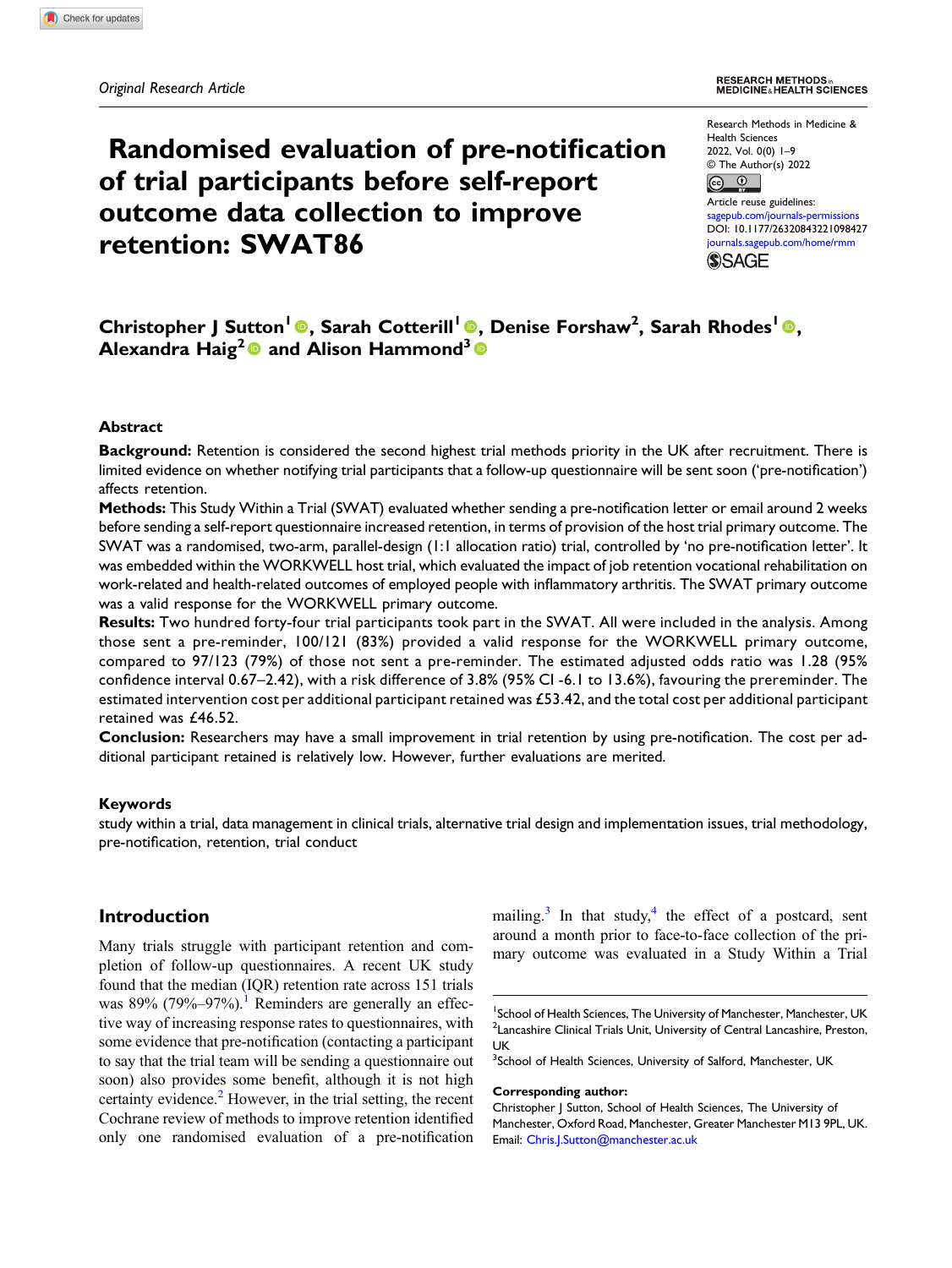this intervention to increase the evidence base. WORKWELL is a pragmatic, multi-centre individuallyrandomised trial of job-retention vocational rehabilitation for employed people with inflammatory arthritis which, unlike the ActWELL trial, uses participant self-report to collect outcome data.<sup>[5](#page-8-4)</sup> The MRC-funded PROMETHEUS project resourced a replication of a pre-notification SWAT nested within WORKWELL. Our intervention differed from the ActWELL SWAT in the pre-notification being sent by letter or e-mail rather than postcard because the host trial gave participants a choice of data collection method (postal or online questionnaire). Pre-notification was sent 2 weeks (rather than 4 weeks) in advance of follow-up outcome assessment, to align with the host trial processes and timelines.

based on a single trial. It is therefore important to replicate

The content of all trial communications may impact on questionnaire return rates. A theory-based cover letter intervention (SWAT 24) $<sup>6</sup>$  $<sup>6</sup>$  $<sup>6</sup>$  was developed using the Theoretical</sup> Domains Framework  $(TDF)<sup>7</sup>$  $(TDF)<sup>7</sup>$  $(TDF)<sup>7</sup>$  and the Behaviour Change Techniques (BCT) Taxonomy.<sup>[8](#page-8-7)</sup> Although a theory-based cover letter has now been compared with the use of a standard cover letter in four SWATs, evidence of its effectiveness is still inconclusive, with a non-significant increase in response rate of 3% (95% CI -2 to 8%) and GRADE evidence classed as 'very low'. [3](#page-8-2) For WORK-WELL, the text in the pre-notification communication was informed by the theory and associated text used by Goulao et al.<sup>[6](#page-8-5)</sup> The WORKWELL pre-notification letter or email was personalised to include the (typed) name of the participant because there is some evidence that personalising may improve response rates in surveys, although this is yet to be supported in a trials context (e.g. in reminders for postal questionnaires<sup>[3](#page-8-2)</sup>).

Whilst many trial process interventions, such as the use of pre-notification, may lead to a marginal gain, there are also cost implications of any such interventions. There has been limited consideration of costs in SWATs. The cost of implementing retention interventions "is an important outcome for evaluators to include in future comparisons so as to provide trial teams with the information they need to make a decision on what will work from an effectiveness and an economic perspective". [3](#page-8-2) There is little methodological literature on how this should be done, and whether and how any cost savings (through, for example, a reduction in the number of reminders or collection of data via telephone interview following unsuccessful reminders) should be included in the economic evaluation. In the evaluation of costs, we therefore performed both a simple analysis of intervention costs and a more detailed analysis of total costs.

We therefore planned to evaluate the effects of a theoretically-informed, personalised pre-notification letter or email on participants providing a valid response to the primary outcome of the WORKWELL trial, with the aim to add to the body of evidence around the effectiveness and cost-effectiveness of pre-notification on trial retention. We followed the PRO-METHEUS SWAT Reporting Guidelines<sup>9</sup> which are based on the CONSORT 2010 recommendations.<sup>10</sup>

## **Methods**

## Design

Parallel-group (1:1 allocation ratio) design randomised controlled trial (RCT) embedded within the WORKWELL RCT (the host trial).

## WORKWELL trial PICO

Population. People in work, aged at least 18 years, with rheumatoid arthritis, undifferentiated inflammatory arthritis or psoriatic arthritis classified as at medium or high risk of work instability.

Intervention. WORKWELL Job retention vocational rehabilitation plus a self-help, written, work-advice pack and usual care.

Control. A self-help, written, work-advice pack plus usual care (control intervention);

Outcome. The primary outcome is the Work Limitations Questionnaire–25 (WLQ-25) total score.<sup>[11](#page-8-10)</sup> The WLQ-25 asks about ability to work within the last 2 weeks.

## SWAT setting

WORKWELL Trial participants were recruited from hospital Rheumatology and Therapy departments in England, Wales, and Scotland in the United Kingdom (UK). All patients were seen as outpatients and so the setting for the SWAT was the community, with the expectation that questionnaire responses would be made by WORKWELL trial participants from their own homes.

## Interventions

Test intervention. Theoretically-informed, personalised, prenotification communication in advance of a participant's 6 month follow-up questionnaire mailing. For participants who elected to complete follow-up questionnaires in hard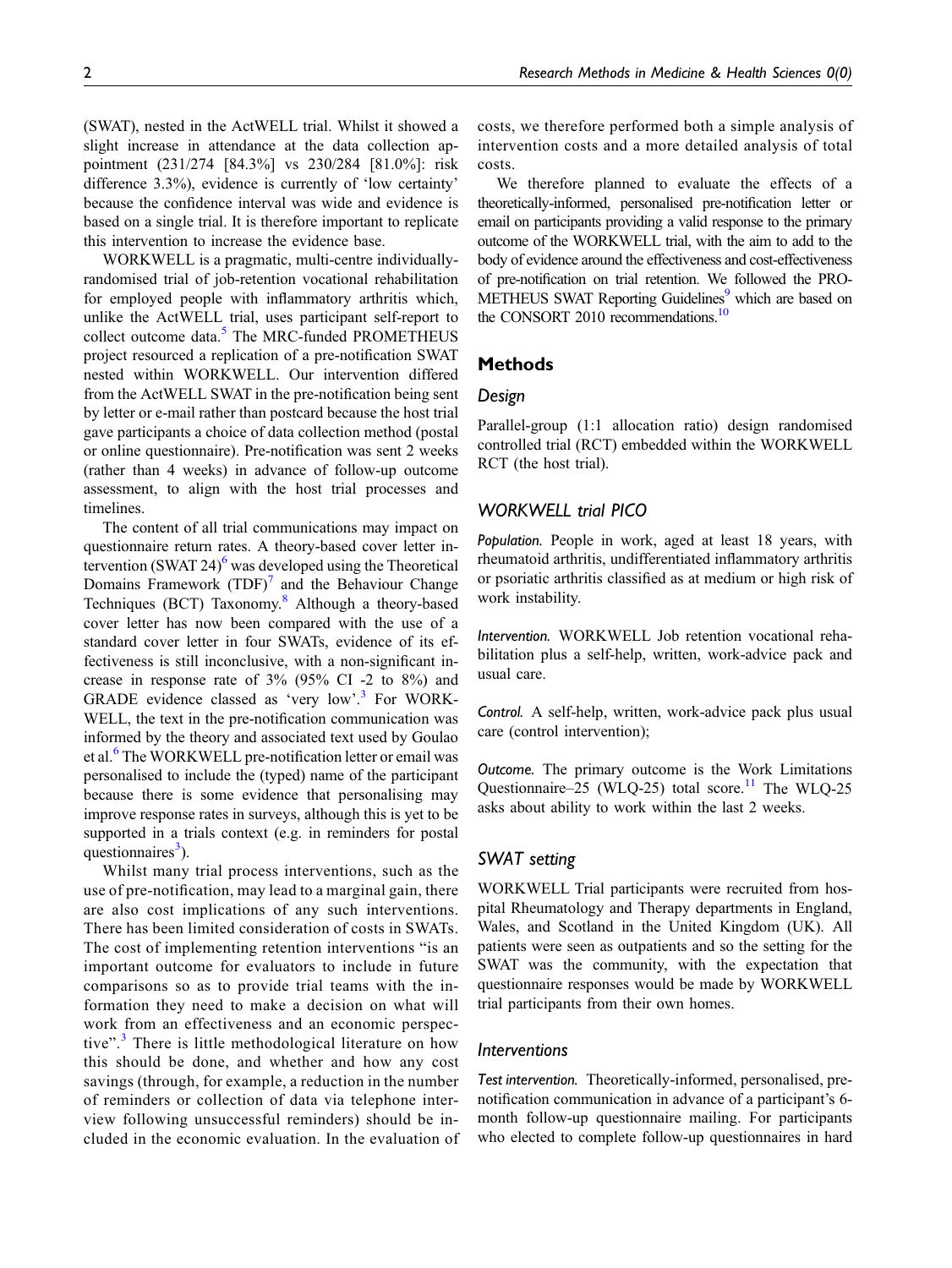copy form and return by post, the intervention took the form of a letter sent by post 2 weeks prior to the scheduled mailing of the 6-month questionnaire. For participants who elected to complete follow-up questionnaires online, the intervention was in the form of an email sent 2 weeks prior to the scheduled mailing of an email containing a link to the online questionnaire. The letter and e-mail contained the same form of words. Mailing of a participant's 6-month questionnaire was scheduled to take place 1 week prior to its due date.

Control intervention. No pre-notification communication.

Irrespective of SWAT intervention, participants not responding to the questionnaire mailing within 2 weeks were subject to a standard reminder protocol which involved text, email, reposting and/or telephoning participants, as appropriate.<sup>[5](#page-8-4)</sup>

## Changes to SWAT following commencement

Due to the Covid-19 lockdown during spring/summer 2020, participants who had chosen to complete paper questionnaires were offered the choice of switching to online completion or via telephone interview if they were not able or willing to complete online. This was necessary as it was not possible for the Clinical Trials Unit (CTU) to receive postal questionnaires during this period. This offer occurs subsequent to the sending of the pre-notification to those randomised to that SWAT intervention arm. As a result, the method of delivery of pre-notification was still the participant's chosen method of questionnaire response. In September 2020, an alternative Freepost PO Box was set up to receive postal questionnaires. Accordingly, not all participants received their follow up questionnaire via their originally chosen method between March and September 2020.

Also due to the Covid-19 pandemic, a number of employed participants were unable to go to work at the 6-month follow-up period for reasons unanticipated when the SWAT was designed (e.g. participants on the UK Government furlough or self-employed income support (SEIS) schemes, or shielding and unable to work from home (and either on furlough, SEIS or receiving statutory sick pay)) and therefore it was not possible for them to complete the WLQ-25 questionnaire. For this reason, there was a deviation from the SWAT protocol in the definition of the primary outcome measure; a response to the 6-month questionnaire that indicates that a person is 'not working' (although still in employment) is now included as a valid response for the primary outcome, with the primary outcome listed in the protocol now being reported as a secondary outcome.

## Eligibility criteria

All participants within the WORKWELL trial, except those who had withdrawn or were known to have died prior to the planned mailing of the 6-month outcome questionnaire were eligible.

## **Ethics**

Participants became part of the SWAT without additional recruitment or consent (over and above consent for WORKWELL), as the SWAT was included within the WORKWELL trial protocol. Ethics approval for this SWAT was obtained from the West Midlands – Solihull Research Ethics Committee (18/WM/0327) as part of the WORK-WELL approval process.

## Outcome measures

#### Primary

· Valid response for the WORKWELL trial primary outcome (yes/no) (i.e. usable outcome data for the primary outcome measure (either WLQ-25 total score (5)) obtained by any means, or response that indicates that the participant was not working (for whatever reason) at 6 months.

## **Secondary**

- Valid score for the WLQ-25;
- · Valid response for WORKWELL trial primary outcome without reminder (yes/no)
- · Questionnaire returned (yes/no)
- Number of reminders sent (0–3 reminders);
- Time to response [or ceasing follow-up] (days);
- Cost of the intervention  $(f)$  per participant retained (where "participant retained" was defined as "one who provided a valid response to the WORKWELL trial primary outcome");
- Total cost  $(f)$  per participant retained.

The costs were estimated as follows, where staff costs used a Research Assistant grade with 2019–2020 academic year Higher Education Single Pay Spine Point 20 (£25,217).

Test Intervention costs. For those who chose to receive questionnaires by post, the item costs of printing the prenotification letter (£0.01), envelopes (£0.04) and postage  $(£0.65)$  were included (total £0.70), plus the item staff costs for filling and labelling the envelope (estimated item cost £1.61 [7 min @ £0.23/minute]). For those who chose to receive questionnaires electronically, the item staff cost of sending the pre-notification email was also estimated to be £1.61 (7 min at £0.23 per minute). The costs for preparing the content of the pre-notification letter/email were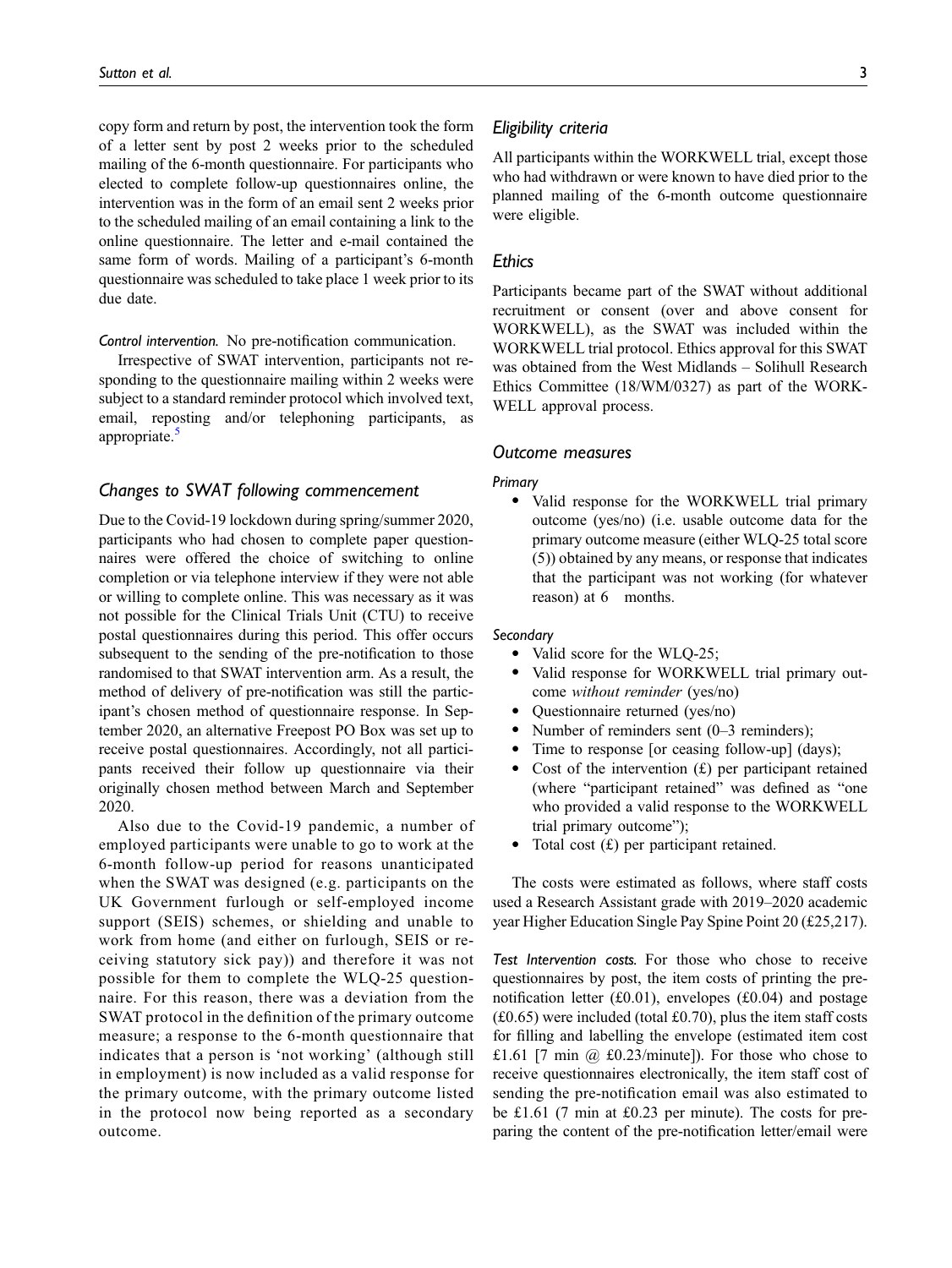relatively modest and have not been included: it would be anticipated that this would be largely a one-off research cost and that, should the intervention be applied more widely, very similar text would be used. This resulted in a total item cost of £2.31 for those who opted for a postal questionnaire and £1.61 for those who opted for an electronic questionnaire.

## Control intervention cost. Zero.

Reminder costs. Item staff costs were: Telephone reminder (£0.92 if no answer; £1.15 if a message was left on voicemail; £1.38 if a call was answered); additional time for a call when answered (£1.15); additional time for collection of the minimum data set  $(f6.44)$ ; additional time of collecting a withdrawal data set (£1.15); additional time for collecting item missing data (£4.14); sending a reminder text (£1.84); sending a reminder email (£1.84); re-sending a questionnaire web-link (£1.61); re-sending a postal questionnaire (£1.61); action unknown - only initialled as action (£1.84). Total direct non-staff costs for postal questionnaire mailings were estimated in a similar way to the direct costs for the pre-notification letter (as this was replaced by a cover letter: total £0.70), to which was added the item cost of professional printing of a questionnaire (£1.50). Actual telephone call and text costs were excluded as these were minimal given that the University central service contracts were planned to be used for their delivery.

## Sample size

The SWAT sample size was restricted to a maximum of the size of the host trial, WORKWELL, within which 249 participants were randomised.

## Randomisation

Randomisation was stratified by WORKWELL trial arm and chosen method of 6-month questionnaire receipt (postal vs electronic). It was implemented by Lancashire CTU using the online SealedEnvelope system. When a trial participant reached 3 weeks prior to the date when their 6 month outcome was due for collection, a staff member checked whether the participant had withdrawn or was known to have died. If they were still eligible for WORKWELL trial follow-up a CTU staff member entered them into the SWAT and used the randomisation system to generate their allocation, thus ensuring concealment of allocation until a participant was entered into the SWAT.

## Blinding

WORKWELL trial participants were not blinded to either their host trial arm or SWAT intervention arm, but were unaware that they were participating in a randomised SWAT. The SWAT statistical team remained blind to SWAT group allocation until the SWAT Statistical Analysis Plan had been approved by the SWAT team and published on Figshare ([https://doi.org/10.48420/16854517.v1\)](https://doi.org/10.48420/16854517.v1). The final analysis was, however, performed by the statisticians with knowledge of the SWAT group allocations.

## Statistical methods

The main analysis population was all participants randomised as part of the SWAT according to their allocated SWAT treatment group, regardless of any SWAT protocol deviations.

Baseline participant data, and the primary and secondary outcome measures were summarised, using frequency (%), mean (SD) or median (IQR), as appropriate) both overall and by SWAT group allocation.

Comparison of the primary outcome between the prenotification group and the no pre-notification group used binary logistic regression, including the randomised group factor and adjusting for stratification variables (WORK-WELL trial treatment allocation; chosen mode of response). Odds ratios (OR) for the between-groups relative difference in proportions completing the questionnaire were estimated, and presented in conjunction with descriptive statistics of the number and percentage of respondents in each group, and estimates of the risk difference (RD). Both OR and RD are presented as point estimate and 95% confidence interval (CI). Time to response (measured from day first sent) was compared between the groups using Cox regression, adjusted for WORKWELL treatment allocation and chosen mode of response. The date of response was defined by when the response first reached the CTU team. One day was added to all response times to avoid zero survival times. Results are presented as a hazard ratio (HR) and related 95% CI; median time to response in each group is also presented. Kaplan-Meier curves are also presented. Number of reminders by group are summarised as median (IQR) and compared using a Mann-Whitney U test.

For the analysis of the additional cost per additional participant retained we present a crude analysis of the ratio of the average pre-notification intervention cost, divided by the corresponding difference in proportions providing valid response for WORKWELL trial primary outcome. However, as a secondary analysis, we also included the costs of the reminder process, thus performing a fuller costeffectiveness analysis.

Analysis of the other secondary outcomes was performed using the same method as for the primary outcome.

Missing data. Missing data were not expected for the stratification variables, nor any of the outcome variables. If data were missing on the variable actual method of 6-month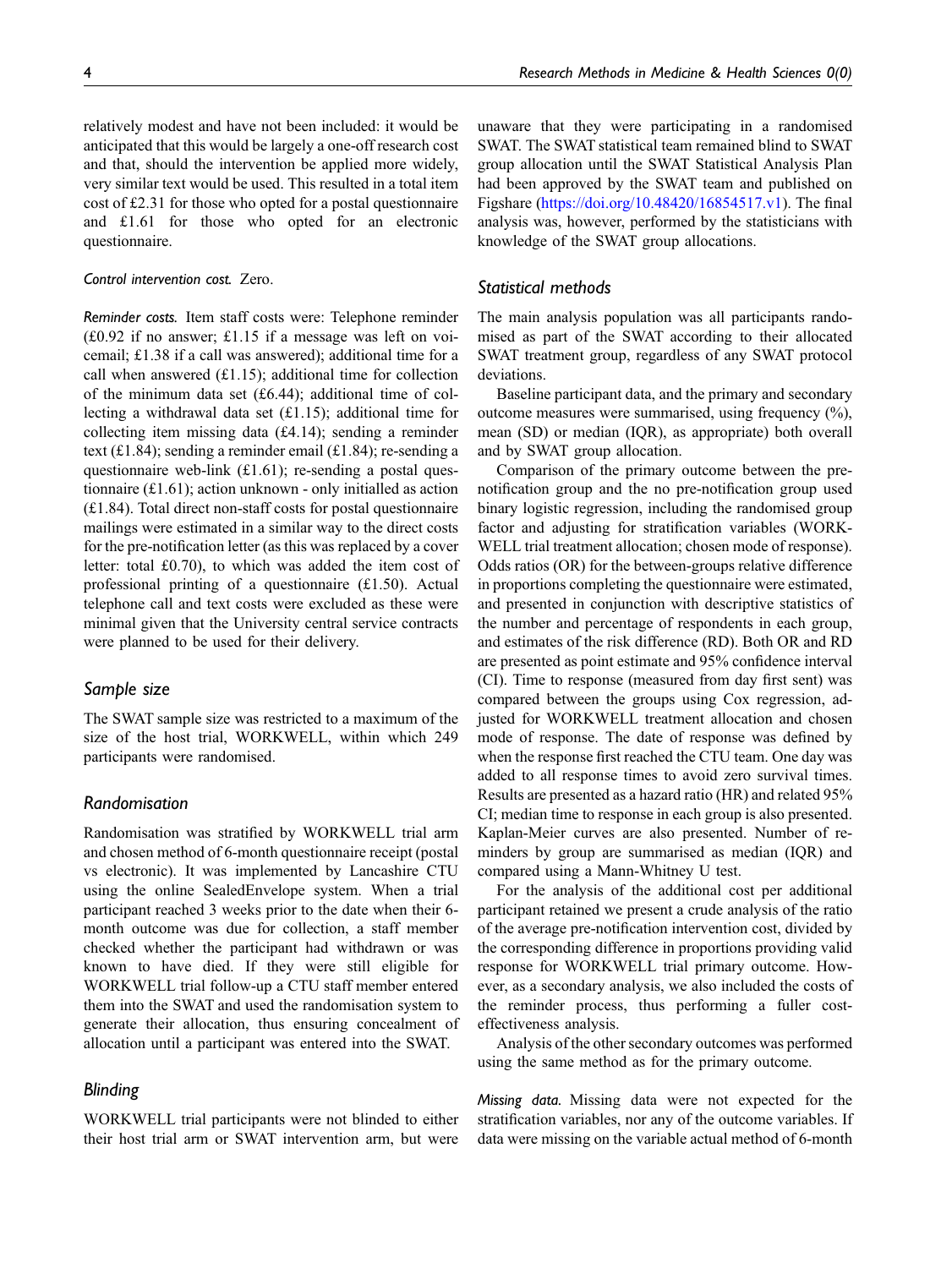questionnaire delivery, this analysis was based on available data only.

Sensitivity analyses. Sensitivity analyses used were

- 1. Repetition of primary and secondary outcome analysis with no adjustment for stratification variables.
- 2. Use of the variable 'Method of 6-month questionnaire delivery' instead of 'Chosen method of 6 month Questionnaire receipt' for adjustment (primary outcome only).
- 3. As the WORKWELLTrial indicated that participants would normally only be asked for questionnaire responses for a maximum of 8 weeks (56 days), so the analysis of this outcome was repeated with censoring 63 days after the initial posting of the questionnaires (to allow for the posting being 7 days prior to the due date).

Subgroup analyses. Primary outcome and secondary outcomes with subgroups for the chosen response mode, implemented by adding its interaction with SWAT group.

Software. All analyses were performed using Stata IC 14.

**Results** 

## Recruitment and Participant flow

Five of the 249 WORKWELL trial participants withdrew prior to the point at which the pre-notification was to be sent, meaning that 244 SWAT participants were randomised between September 2019 and August 2021 [Figure 1.](#page-5-0) For the SWAT, follow-up was completed by 21 October 2021.

## Baseline data

Over 80% of SWAT participants were female and 237 (97%) identified as white ([Table 1\)](#page-4-0). Mean (SD) age was 48.1 (10.0) years, and 133 (55%) chose to be followed-up by electronic means. All 66 of those in the SWAT intervention arm who had opted for postal questionnaire were sent a postal prenotification, but 5/55 (9%) of those who had opted for electronic questionnaire were sent a postal pre-notification in error. However, some of those who initially chose to respond by postal questionnaire necessarily were contacted by alternative means due to the COVID-19 pandemic, which resulted in a total of 145 (59%) being sent an email with a link to an online questionnaire, 94 (39%) being sent a postal questionnaire (all of whom had opted to receive the questionnaire via post) and 4 (2%) asking to complete the questionnaire via telephone interview.

|                                                | Pre-notification $N = 121$ | Control $N = 123$        | Overall $N = 244$ |
|------------------------------------------------|----------------------------|--------------------------|-------------------|
| <b>WORKWELL</b> arm                            |                            |                          |                   |
| A n (%)                                        | 60 (50)                    | 64 (52)                  | 124(51)           |
| <b>B</b> $n$ (%)                               | 61(50)                     | 59 (48)                  | 120 (49)          |
| Chosen method of 6-month questionnaire receipt |                            |                          |                   |
| Postal n (%)                                   | 66 (55)                    | 67 (54)                  | 133(55)           |
| Electronic $n$ $(\%)$                          | 55 (45)                    | 56 (46)                  | 111(45)           |
| Method of 6-month questionnaire delivery       |                            |                          |                   |
| Postal $n$ $(\%)$                              | 46 (38)                    | 48 (39)                  | 94 (39)           |
| Electronic $n$ $(\%)$                          | 72 (60)                    | 73 (59)                  | 145 (59)          |
| Telephone n (%)                                | 2(2)                       | 2(2)                     | 4(2)              |
| Missing $n$ $(\%)$                             | $\mathsf{I}(\mathsf{I})$   | 0(0)                     | $1 (-1)$          |
| Gender                                         |                            |                          |                   |
| Male $n$ $(\%)$                                | 19(16)                     | 26(21)                   | 45 (18)           |
| Female $n$ $(\%)$                              | 102(84)                    | 95 (77)                  | 197(81)           |
| Prefer not to say $n$ (%)                      | 0(0)                       | 2(2)                     | 2(1)              |
| Ethnic group                                   |                            |                          |                   |
| White $n$ $%$                                  | 118(98)                    | 119(97)                  | 237 (97)          |
| Non-white $n$ $(\%)$                           | 3(2)                       | 3(2)                     | 6(2)              |
| Prefer not to say $n$ (%)                      | 0(0)                       | $\mathsf{I}(\mathsf{I})$ | (1)               |
| Age                                            |                            |                          |                   |
| Mean (SD)                                      | 48.1 (10.0)                | 49.3 (9.6)               | 48.7 (9.8)        |

<span id="page-4-0"></span>Table 1. Baseline characteristics by SWAT group allocation and overall.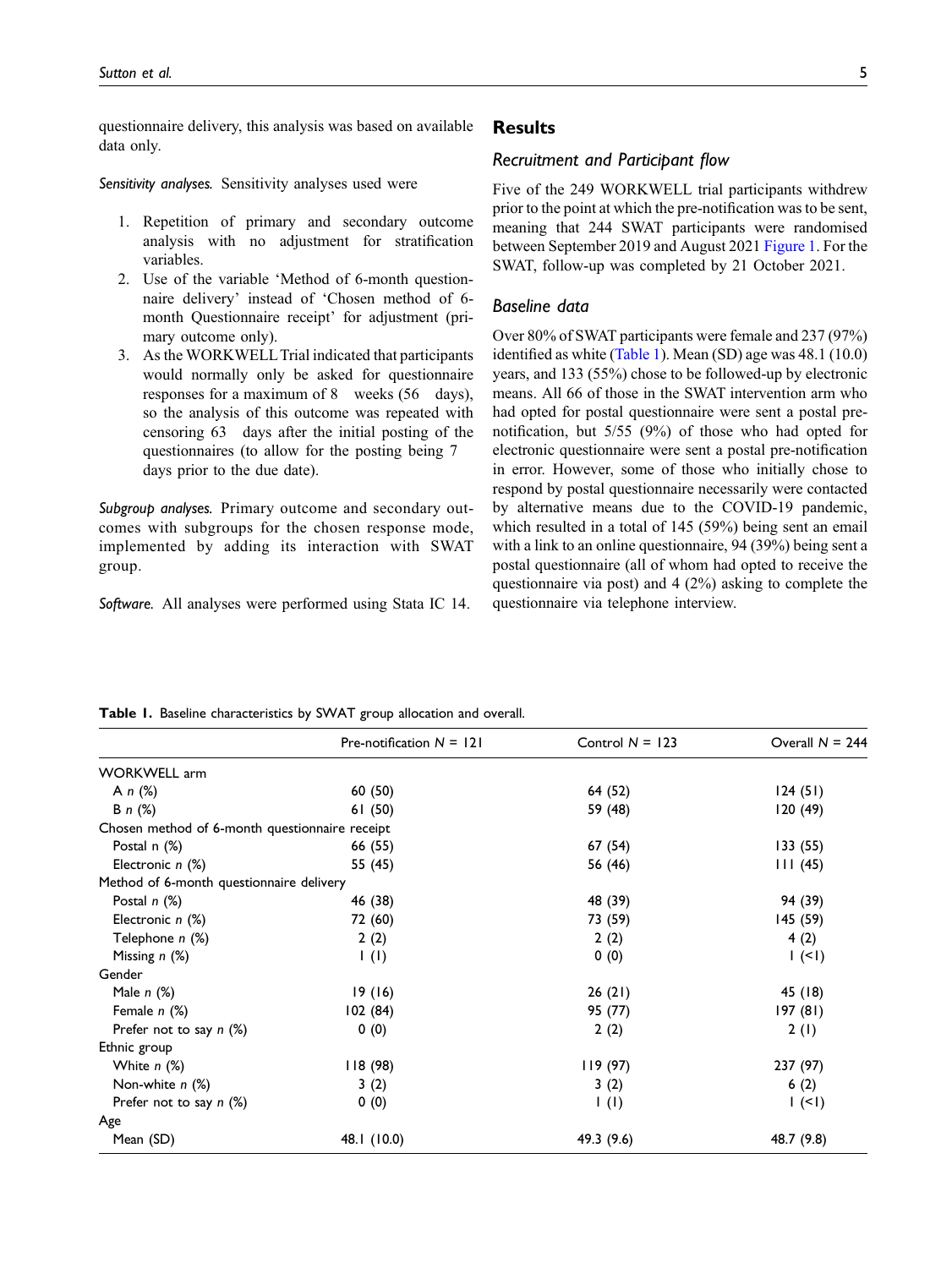

<span id="page-5-0"></span>Figure 1. Flow diagram summarizing the flow of participants through the SWAT evaluation.

## Outcomes and estimation

For the SWAT primary outcome, 100/121 (83%) of the SWAT intervention group and 97/123 (79%) of the control group provided a valid response to the WORKWELL trial primary outcome (OR 1.28; 95% CI 0.67–2.42); this equates to a risk difference of 3.8% (95% CI -6.1 to 13.6%) ([Table 2\)](#page-6-0), meaning that an estimated additional 3.8% of valid responses to the primary outcome are obtained by using a pre-notification communication. The OR for collecting a valid WLQ-25 score (i.e. excluding those who were not working) was slightly larger (OR 1.40; 95% CI 0.78–2.50), although there was no indication that the intervention increased the odds of obtaining a valid primary outcome without a reminder (OR 0.96; 95% CI 0.56–1.66). Similar percentages of participants returned 6-month questionnaires (88% in each group) and the median number of reminders sent was one for each group. There was also no evidence of a difference in the chance of the questionnaire being returned at any point during follow-up (HR 1.03; 95% CI 0.78–1.36), with the Kaplan-Meier estimates of the probability of questionnaire return showing similar probabilities for the two groups over time, albeit with most of the very late respondents ( $>63$  days after mailing, i.e. more than 8 weeks after the questionnaire due date) being in the control arm. [Figure 2.](#page-7-0)

The cost of the intervention delivered was an average of £2.02 per person (£2.31 for the 71 sent a postal prompt and £1.61 for the 50 participants sent an electronic prompt), resulting in an estimated cost per additional participant retained of £53.42. A fuller cost-effectiveness analysis, taking into account the costs of the reminders process for those who did not respond to the initial mailing, found a total cost per additional participant retained of £46.53.

#### Sensitivity analysis

None of the sensitivity analyses showed important sensitivity of the findings to the alternative assumptions made. However, when adjusting the model for the actual method of questionnaire delivery rather than the chosen method, the odds ratios tended to increase slightly (e.g. for the primary outcome, the OR was 1.36 when adjusted for the actual method, compared to 1.28).

## Subgroup analysis

Subgroup analysis was performed by chosen mode of questionnaire delivery to investigate whether the effect of the SWAT intervention might differ between those who opted for postal compared with those who opted for electronic questionnaire completion. For the primary outcome, there was some evidence that any intervention effect might be smaller for those who opted for postal than for electronic delivery (OR = 0.30; 95% CI 0.08–1.13,  $p = 0.075$ ). Similar results were found for key secondary outcomes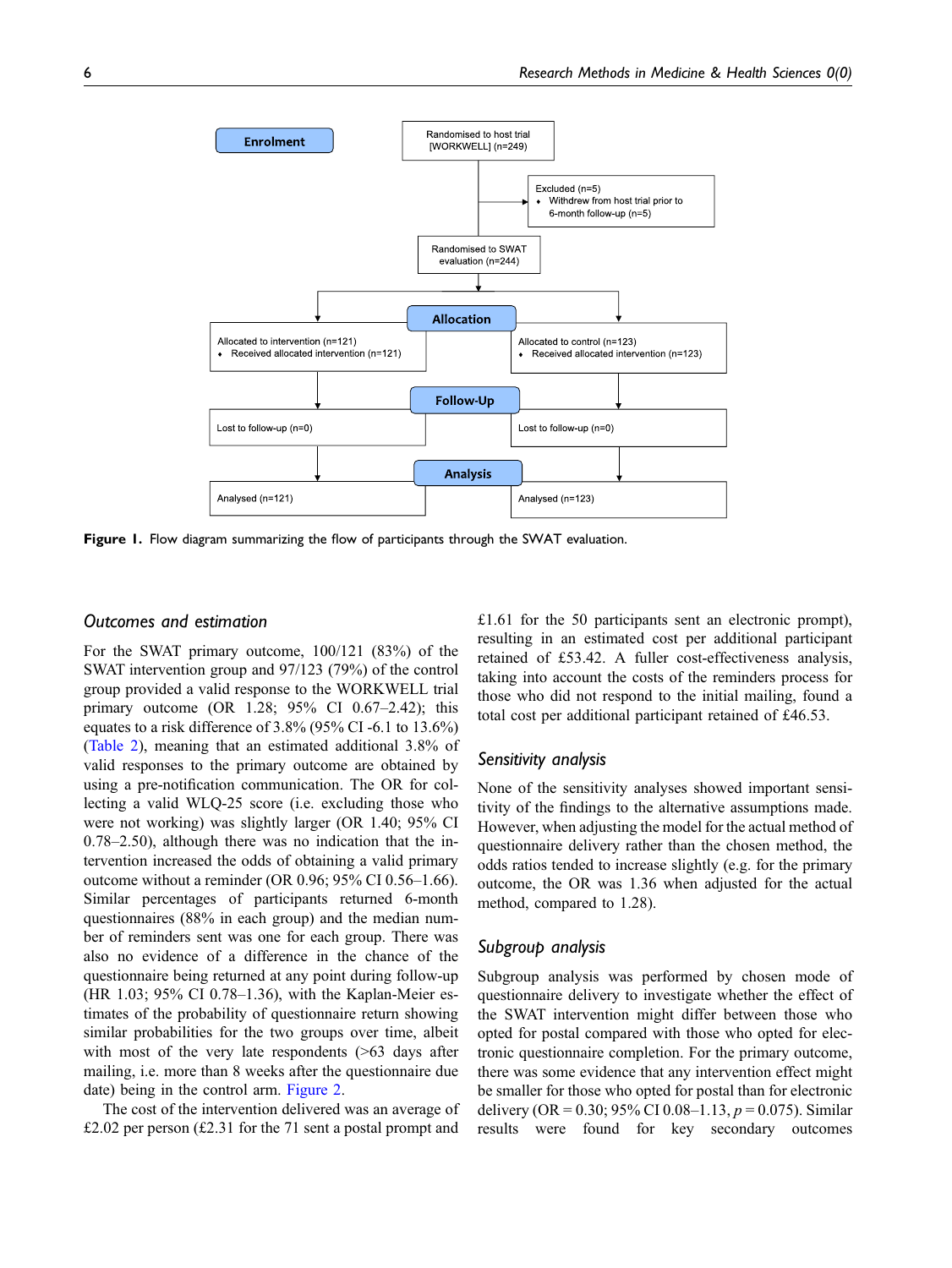<span id="page-6-0"></span>Table 2. Outcome data by SWAT group allocation.

|                                                     | Intervention<br>$N=121$ | Control<br>$N=123$ | Relative and absolute<br>effects (95% CI) |
|-----------------------------------------------------|-------------------------|--------------------|-------------------------------------------|
|                                                     |                         |                    |                                           |
| Primary                                             |                         |                    | OR <sup>a</sup>                           |
| Valid response for WORKWELL trial primary outcome   |                         |                    | $1.28$ (0.67 to 2.42)<br><b>RD</b>        |
| Yes $n$ $(\%)$                                      | 100(83)                 | 97 (79)            |                                           |
| No n (%)                                            | 21(17)                  | 26(21)             | 3.8% (-6.1% to 13.6%)                     |
| Valid total 6 month WLQ score                       |                         |                    | OR <sup>a</sup>                           |
| Yes $n$ $(\%)$                                      | 94 (78)                 | 88 (72)            | 1.40 (0.78 to 2.50)                       |
| No n (%)                                            | 27(22)                  | 35 (28)            |                                           |
|                                                     |                         |                    | <b>RD</b>                                 |
|                                                     |                         |                    | 6.3% (-4.6% to 17.2%)                     |
| Valid response for WORKWELL trial primary           |                         |                    | OR <sup>a</sup>                           |
| outcome without reminder                            |                         |                    | $0.96(0.56 \text{ to } 1.66)$             |
| Yes $n$ $(\%)$                                      | 37(31)                  | 39 (32)            | <b>RD</b>                                 |
| No n (%)                                            | 84 (69)                 | 84 (68)            |                                           |
|                                                     |                         |                    | $-0.9\%$ ( $-12.4\%$ to 0.7%)             |
| Questionnaire returned                              |                         |                    | OR <sup>a</sup>                           |
|                                                     |                         |                    | $1.06(0.49 \text{ to } 2.33)$             |
| Yes $n$ $(\%)$                                      | 107(88)                 | 108(88)            |                                           |
| No $n( %)$                                          | 14(12)                  | 15(12)             | <b>RD</b>                                 |
|                                                     |                         |                    | 0.6% (-7.4% to 8.7%)                      |
| Number of reminders                                 |                         |                    | Median difference                         |
| Median (IQR)                                        | 1(0 to 2)               | 1(0 to 3)          | 0<br>$(p=0.74)$                           |
| Time to valid response for WORKWELL<br>trial (days) |                         |                    | HR <sup>a</sup>                           |
| Median                                              | 23                      | 22                 | 1.03 (0.78 to 1.36)                       |
| Mean SWAT                                           |                         |                    | Mean difference                           |
| Intervention cost $(E)$                             | 2.02                    | 0                  | 2.02                                      |
| Total cost $(f)$                                    |                         |                    | Mean difference                           |
| Mean (SD)                                           | 8.69(7.19)              | 6.93(6.58)         | 1.76                                      |

<span id="page-6-1"></span><sup>a</sup>Adjusted for WORKWELL arm and chosen method of delivery.

[\(Supplemental Table S1\)](https://journals.sagepub.com/doi/suppl/10.1177/2632084322109842710.1177/26320843221098427). In the electronic choice subgroup, the intervention cost per additional participant retained was £11.48, and total cost per additional participant retained was £6.54; amongst those who opted for postal delivery the percentage of participants retained was slightly lower in the SWAT intervention arm, so no further analysis of costs was performed.

## **Discussion**

Sending participants a theoretically-informed prenotification prior to sending a self-report outcome questionnaire may result in a small increase in trial retention. This finding is consistent with that recently reported SWAT<sup>[4](#page-8-3)</sup> but this remains GRADE low-certainty evidence as there are no other similar evaluations known in a trial setting.<sup>[3](#page-8-2)</sup> There is one additional SWAT (SWAT77) registered on the SWAT repository [\(https://www.qub.ac.uk/sites/TheNorthernIreland](https://www.qub.ac.uk/sites/TheNorthernIrelandNetworkforTrialsMethodologyResearch/SWATSWARInformation/Repositories/SWATStore/) [NetworkforTrialsMethodologyResearch/SWATSWAR](https://www.qub.ac.uk/sites/TheNorthernIrelandNetworkforTrialsMethodologyResearch/SWATSWARInformation/Repositories/SWATStore/)

[Information/Repositories/SWATStore/\)](https://www.qub.ac.uk/sites/TheNorthernIrelandNetworkforTrialsMethodologyResearch/SWATSWARInformation/Repositories/SWATStore/), so there may be this or other SWATs ongoing to evaluate a pre-notification email, postcard or letter in a trial setting. As recently reported,<sup>4</sup> there is broader evidence from other settings that prenotification of questionnaires may lead to a marginal improvement in response rates, so our findings are also consistent with the wider literature. Our subgroup analysis suggested that the effect of pre-notification may be greater for electronic than postal delivery; this finding merits further research.

The cost of pre-notification is low, and the estimated intervention cost per additional participant retained was around £50. Compared with the costs of recruiting participants, and the potential bias in estimates of effectiveness due to attrition, this cost appears low. Furthermore, the total cost per additional participant retained may be lower than this due to the lessening of subsequent reminders and the costs inherent in this process.

Although not investigated here, delays in participants responding may impact adversely on effectiveness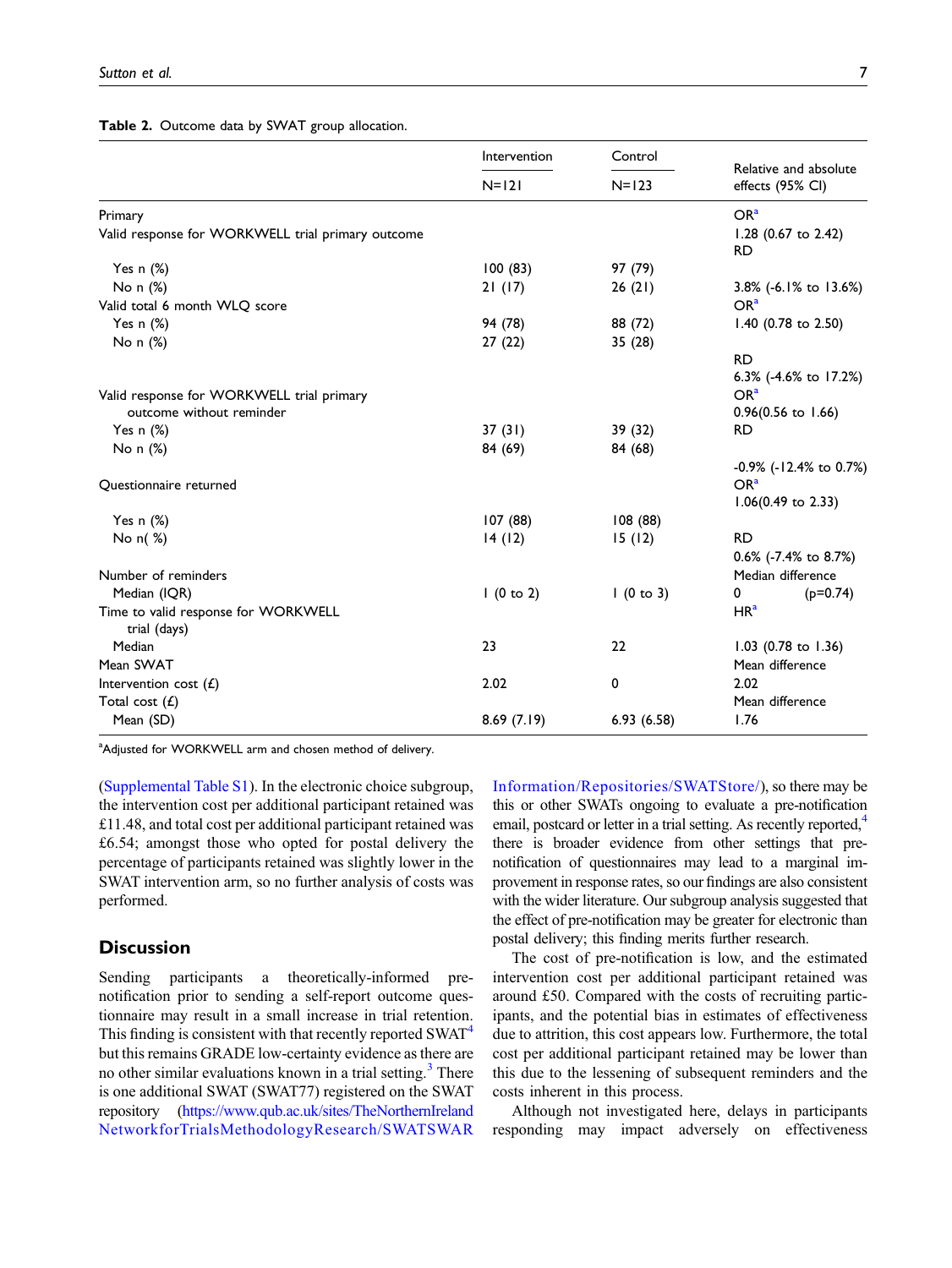

<span id="page-7-0"></span>Figure 2. Kaplan-Meier survival estimates of time (+1 day) to participant return of valid primary outcome data.

estimation as it is questionable how relevant their outcome is to the scheduled time-point. As can be seen from the Kaplan-Meier plots, despite over 80% of the remaining WORKWELL participants providing valid primary outcome data responses, only around 50% had provided this information by around 2 weeks after its due date (3 weeks after mailing). There was, however, no evidence that the pre-notification led to earlier questionnaire responses.

## Strengths and limitations

We performed a randomised evaluation of a pre-notification letter or email 2 weeks prior to a mailing of a hard-copy questionnaire of, or e-mailing a web-link to, a 6-month outcome questionnaire. This text in the letter (or email) was informed by behaviour-change theory, and was reviewed by the WORKWELL Trial Management Group, including a patient/public member, although it is possible that wider review would have led to improved text. However, as with previous SWATs, our SWAT was performed on a predominantly female and white population of working age. It is unclear how well the results will generalise to more diverse populations. There were also a number of issues caused by COVID: participants were not always able to receive their questionnaires via their original chosen mode, although the pre-notifications were mostly sent using the chosen mode of questionnaire delivery. Costs may not generalise to other trials. However, our SWAT has the strength that, unlike most previous SWATs, in addition to a simple consideration of intervention costs, we performed a full cost-effectiveness analysis. In this, we included estimated reminder costs which will be reduced if the intervention is successful in initiating an early response, in addition to the intervention costs. Similarly, our estimate of the effect of a pre-reminder may not generalise to other trials, as the effect may vary according to the population or control group retention rate. However, our control group retention rate is relatively high (79%) so there would be more potential for a greater absolute effect (risk difference) of the intervention on retention.

## Interpretation

Pre-notification may lead to a small increase in response rates to outcome questionnaires. The cost of pre-notification relative to potential gains is low. However, further evaluations of pre-notifications, whether by letter or digital means, and using theoretically-informed text believed likely to maximise any impact, are needed.

## Data sharing

Data will be supplied to the University of York as part of the data sharing agreement for the PROMETHEUS project and will be available from the lead author following publication of the WORKWELL trial.

## Registration

This SWAT is registered as SWAT86 on the SWAT Repository at [https://www.qub.ac.uk/sites/TheNorthernIreland](https://www.qub.ac.uk/sites/TheNorthernIrelandNetworkforTrialsMethodologyResearch/SWATSWARInformation/Repositories/SWATStore/) [NetworkforTrialsMethodologyResearch/SWATSWAR](https://www.qub.ac.uk/sites/TheNorthernIrelandNetworkforTrialsMethodologyResearch/SWATSWARInformation/Repositories/SWATStore/) [Information/Repositories/SWATStore/](https://www.qub.ac.uk/sites/TheNorthernIrelandNetworkforTrialsMethodologyResearch/SWATSWARInformation/Repositories/SWATStore/)

## Acknowledgements

Chris Brown (Lancashire Clinical Trials Unit) for data management support and provision of the data set for analysis; Dr Angela Ching (University of Salford) for project co-ordination support on behalf of the WORWELL Trial team; Dr Antonia Marsden (University of Manchester) for statistical support in relation to the WORKWELL Trial outcome measure definition.

## Declaration of Conflicting Interests

The author(s) declared no potential conflicts of interest with respect to the research, authorship, and/or publication of this article.

## Funding

The author(s) disclosed receipt of the following financial support for the research, authorship, and/or publication of this article: This work was supported via the PROMETHEUS project which was funded by the Medical Research Council (MRC) [grant number MR/R013748/1].

## ORCID iDs

Christopher J Sutton **b** <https://orcid.org/0000-0002-6406-1318> Sarah Cotterill **b** <https://orcid.org/0000-0001-5136-390X> Sarah Rhodes  $\bullet$  <https://orcid.org/0000-0002-5837-801X> Alexandra Haig **b** <https://orcid.org/0000-0001-7116-3163> Alison Hammond **b** <https://orcid.org/0000-0002-5266-9991>